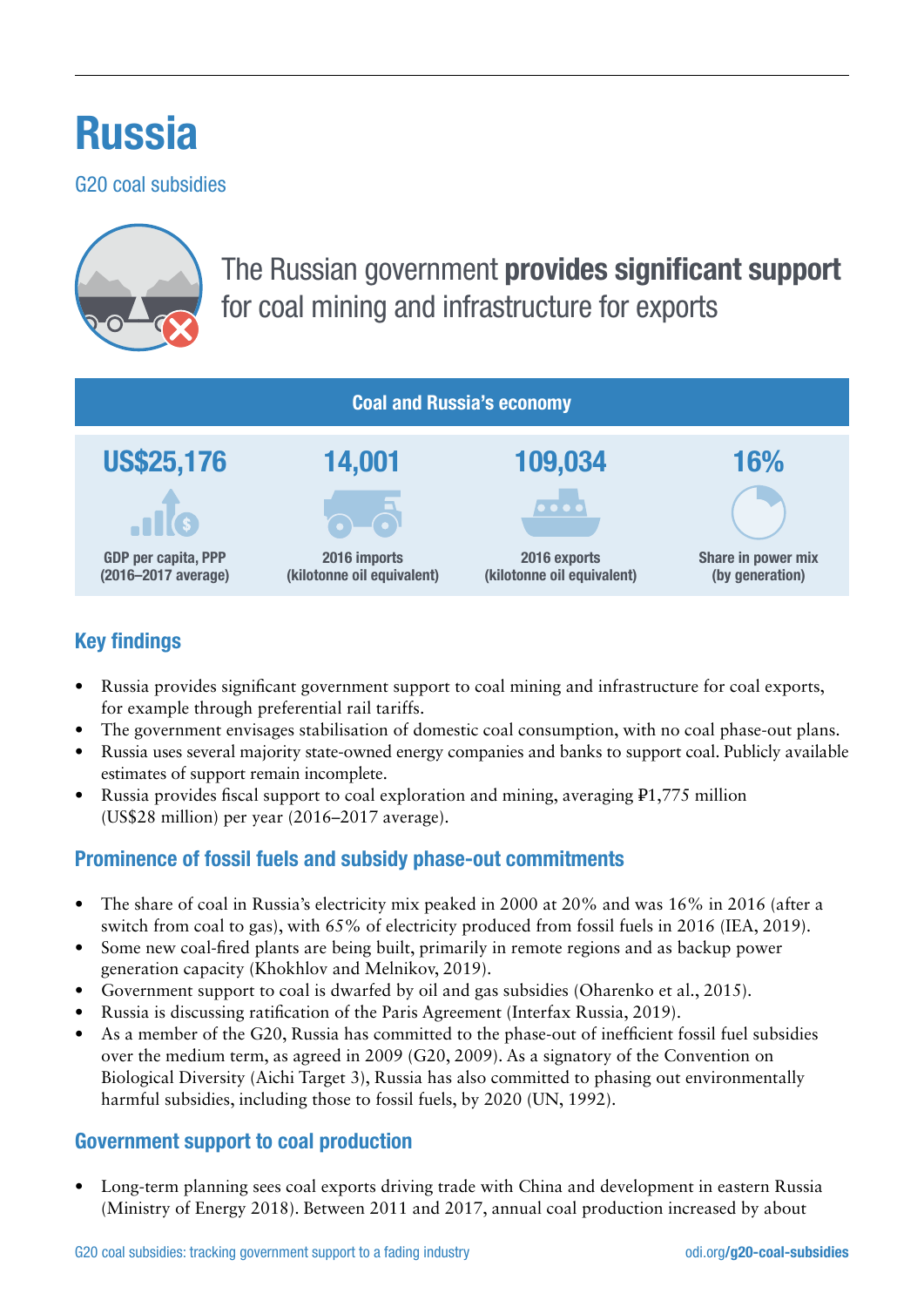20% to 409 million tonnes (Ministry of Energy, n.d.). In 2018, fixed capital investments amounted to ₽150 billion (US\$2.4 billion), a 45% increase year-on-year (Fateeva, 2019). Shrinking demand for coal renders Russia's export policy problematic (Makarov et al., 2016).

- The government sets low tariffs for coal transport by rail, contributing to the coal industry's expansion and exports (IEA, 2014; Khusainov, 2018).
- Russian majority state-owned banks Eurasian Development Bank, Sberbank, VEB and VTB fund coal mining and power projects in Russia and Kazakhstan (Tengrinews 2014; EDB, 2019). Estimates remain incomplete.
- Russia provides direct budgetary transfers to coal exploration and industry restructuring, and tax relief on some coal mining. Coal projects also benefit from tax relief for 'territories of accelerated development' (Finmarket, 2017).

#### Government support to coal-fired power production

- State-owned energy companies (Inter RAO, Rosneftegaz and Gazprom EnergoHolding) fund new coal generation assets (Inter RAO, various years; Vavina, 2019). Estimates show at least ₽48,459 million (US\$748 million) per year (2016–2017 average) but these figures remain incomplete.
- Government support to coal-fired power generation is also provided via Capacity Delivery Agreements and purchase of capacity from must-run generators (NP Market Council Association, n.d.).<sup>1</sup>

#### Government support to coal and coal-fired power consumption

Subsidies for households and other consumers are through regulated tariffs for electricity (at US\$14.3 billion in 2018 according to the IEA) and heat (no estimate), partly from coal generation (IEA, n.d.).

#### Russia's government support to coal and coal-fired power production and consumption

₽ millions, 2016–2017 annual average

| <b>Instrument</b>                                                 | Coal production              | <b>Coal-fired power</b>      | Coal consumption" | Transition supportill |
|-------------------------------------------------------------------|------------------------------|------------------------------|-------------------|-----------------------|
| <b>Fiscal support</b><br>(budgetary transfers and tax exemptions) | 1,775                        | none identified              | none identified   | none identified       |
| <b>Public finance</b>                                             | 116                          | not quantified <sup>iv</sup> | none identified   | none identified       |
| Domestic                                                          | 116                          |                              |                   |                       |
| International                                                     | not quantified <sup>iv</sup> |                              |                   |                       |
| State-owned enterprise investment                                 | none identified              | 48,549                       | none identified   | none identified       |

Note: for more detail and sources see the Russia data sheet available at [odi.org/g20-coal-subsidies/](http://odi.org/g20-coal-subsidies/russia)russia.

<sup>i</sup> This category includes support for coal exploration, mining, processing and transportation.

ii This category includes support for consumption of coal-fired power, and of coal other than for its use for coal-fired power generation (or for co-generation of power and heat).

iii This category includes support for closing down mining sites, and for workers and communities in their transition away from coal and coal-fired power.

iv Public finance for coal power and mining in Russia and Kazakhstan is provided through the majority Russia-owned Eurasian Development Bank. However, estimates are not included here as they are not captured by the main database used for this research (Shift the Subsidies database, Oil Change International).

<sup>1</sup> These are a form of capacity mechanism. A capacity mechanism is 'an administrative measure to ensure the desired level of security of supply by remunerating generators for the availability of resources' (Erbach, 2017: 2).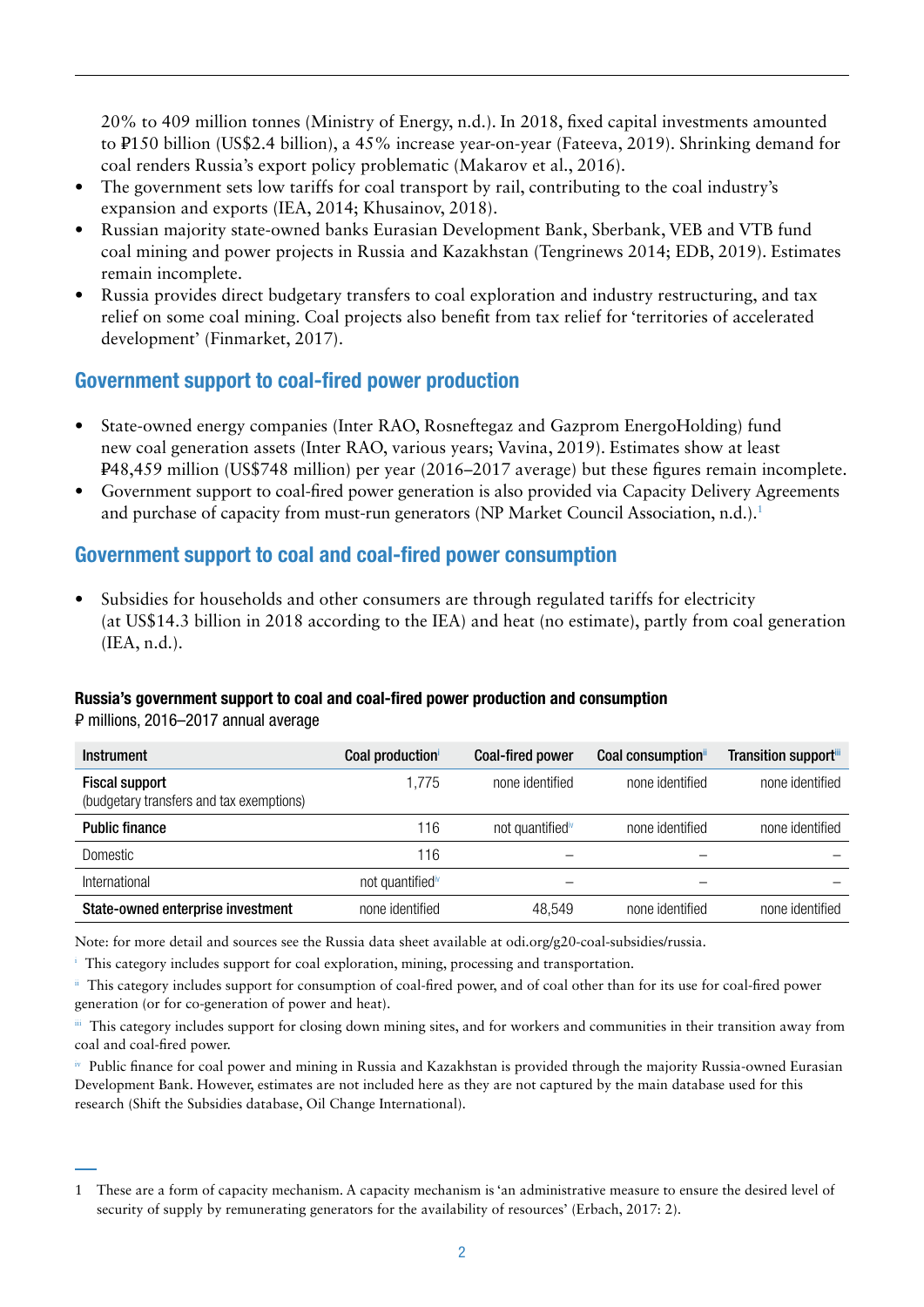- Certain remote regions receive federal budget support for purchase of coal for heating, estimated at ₽3.7 billion (over US\$59 million) in 2018 (Davydov Index, 2018).
- Coal miners and other vulnerable consumers receive subsidies for thermal coal (Finmarket, 2017).

#### Government support to the transition away from coal and coal-fired power

- The government does not envisage a coal phase-out (Government of Russia, 2014; Ministry of Energy, 2018).
- There is transition support to coal miners and communities as part of consolidation and restructuring of coal, though not as support to transition away from coal.
- As part of the low-carbon transition, the government supports energy efficiency measures.

#### **References**

- Davydov Index (2018) 'Regions will get more for heating'. Moscow: Davydov Index ([https://davydov.in/](https://davydov.in/region/regiony-sogreyut-subsidiyami/regionam-dobavyat-na-teplo/) [region/regiony-sogreyut-subsidiyami/regionam-dobavyat-na-teplo/](https://davydov.in/region/regiony-sogreyut-subsidiyami/regionam-dobavyat-na-teplo/))
- EDB Eurasian Development Bank (2019) 'EDB projects'. Webpage. Almaty, Kazakhstan: Eurasian Development Bank (<https://eabr.org/en/projects/eabr/>
- Erbach, G. (2017) 'Capacity mechanisms for electricity'. European Parliamentary Research Service Briefing. Brussels: European Parliamentary Research Service [\(www.europarl.europa.eu/RegData/](http://www.europarl.europa.eu/RegData/etudes/BRIE/2017/603949/EPRS_BRI(2017)603949_EN.pdf) [etudes/BRIE/2017/603949/EPRS\\_BRI\(2017\)603949\\_EN.pdf\)](http://www.europarl.europa.eu/RegData/etudes/BRIE/2017/603949/EPRS_BRI(2017)603949_EN.pdf)
- Fateeva, V. (2019) 'Coal burned out in price'. Content Siberia Online, 12 April ([ksonline.ru/343878/ugol](http://ksonline.ru/343878/ugol-progorel-v-tsene/?fbclid=IwAR0guVrxNDcFYnbdmon7y1FvXlpOQR5oloNVcXyVV6hK5qOuRWRIdBrt2B0)[progorel-v-tsene/?fbclid=IwAR0guVrxNDcFYnbdmon7y1FvXlpOQR5oloNVcXyVV6hK5qOuRWRI](http://ksonline.ru/343878/ugol-progorel-v-tsene/?fbclid=IwAR0guVrxNDcFYnbdmon7y1FvXlpOQR5oloNVcXyVV6hK5qOuRWRIdBrt2B0) [dBrt2B0](http://ksonline.ru/343878/ugol-progorel-v-tsene/?fbclid=IwAR0guVrxNDcFYnbdmon7y1FvXlpOQR5oloNVcXyVV6hK5qOuRWRIdBrt2B0))
- Finmarket (2017) 'Coal production scores record high Deputy Minister of Energy'. Finmarket, 18 August [\(www.finmarket.ru/interview/?id=4590411](http://www.finmarket.ru/interview/?id=4590411))
- G20 (2009) G20 Leaders' Statement: The Pittsburgh Summit. Pittsburgh PA: G20 [\(www.g20.utoronto.ca/](http://www.g20.utoronto.ca/2009/2009communique0925.html) [2009/2009communique0925.html\)](http://www.g20.utoronto.ca/2009/2009communique0925.html)
- Government of Russia (2014) 'Long-term programme of the coal industry's development to 2030'. Moscow: Russian Coal [\(www.rosugol.ru/upload/pdf/prup\\_2030.pdf\)](http://www.rosugol.ru/upload/pdf/prup_2030.pdf)
- IEA International Energy Agency (n.d.) 'World energy outlook: the gold standard of energy analysis. Fossilfuel subsidies' (electronic dataset, International Energy Agency) [\(www.iea.org/weo/energysubsidies/](https://www.iea.org/weo/energysubsidies/))
- IEA (2014) *Russia 2014: energy policies beyond IEA countries*. Paris: International Energy Agency [\(www.iea.org/publications/freepublications/publication/Russia\\_2014.pdf](http://www.iea.org/publications/freepublications/publication/Russia_2014.pdf))
- IEA (2019) 'Statistics:electricity generation by fuel' (electronic dataset, International Energy Agency) [\(www.iea.org/statistics/\)](http://www.iea.org/statistics/)
- Inter RAO (various years) Annual reports. Web library. Moscow: Inter RAO [\(www.interrao.ru/en/](http://www.interrao.ru/en/investors/disclosure/annual/2017.php) [investors/disclosure/annual/2017.php](http://www.interrao.ru/en/investors/disclosure/annual/2017.php))
- Interfax Russia (2019) 'Sergei Ivanov explained the requirements of the Paris Agreement ratification'. Interfax Russia, 13 March [\(www.interfax-russia.ru/Moscow/news.asp?id=1013588&sec=1668\)](http://www.interfax-russia.ru/Moscow/news.asp?id=1013588&sec=1668)